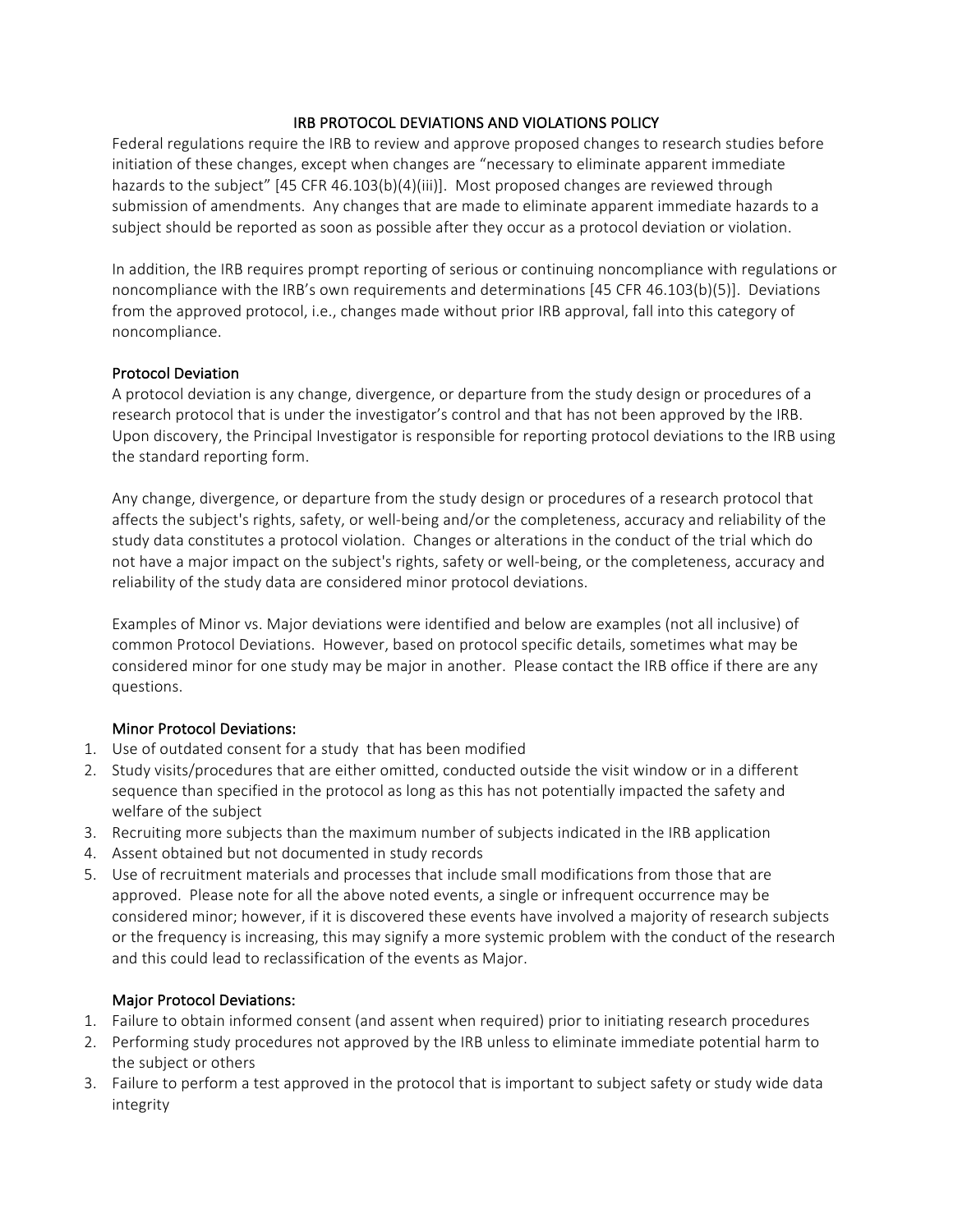- 4. Drug medication (dosing and dispensing) errors regardless of whether a subject was negatively impacted
- 5. Failure to report a serious, unanticipated adverse event that is thought to be related to the research
- 6. Failure to use a recruitment process not included approved by IRB
- 7. Enrollment of new subjects after IRB approval has expired
- 8. Enrolling a subject that does not meet inclusion/exclusion criteria
- 9. Enrollment of a subject included in a protected population that was not approved by the IRB

### What/When to Report Events to the IRB

Although a deviation may not fit within one of the above categories, it may have the potential to result in a negative outcome which classifies the event as major. Investigators will need to use their judgment when making this determination.

- Major deviations must be reported to the IRB immediately and paperwork should be completed and submitted to the IRB chair within 5 calendar days of the discovery using the Major Deviation Report form.
- Minor deviations must be reported to the IRB immediately and paperwork should be completed and submitted within in 5 calendar days.

# IRB Determinations about Noncompliance

If the IRB makes an initial assessment of the noncompliance report as representing potentially serious or continuing noncompliance as defined above, the committee renders a preliminary determination. The investigator is then provided with an opportunity to respond to this preliminary finding and provide additional relevant information or detail any potential mitigating circumstances that might not have previously been considered. The IRB will review this response and make a final determination regarding the noncompliance.

If the IRB makes a final determination that a report constitutes serious and/or continuing noncompliance, it must also make recommendations regarding whether the Institutional Official will report the noncompliance to the OHRP, the VA, the FDA and any other federal department or agency that funds or supports the research in which the noncompliance occurred.

In addition to making a determination of serious and/or continuing noncompliance, the committee also must decide what further action is required. The Dean of faculty (VPAA) will be notified and will assist with the action process if warranted.

# Possible Actions related to the protocol can include:

- 1. Requesting the investigator make modifications to the protocol
- 2. Requiring more frequent review of the protocol (e.g., more often that the minimal of annual review)
- 3. Requesting the investigator modify the consent process or consent documents
- 4. Requiring the investigator to provide additional information to current and/or past participants or re-consenting to participation
- 5. Requesting further corrective actions by the study team
- 6. Reconsideration of IRB approval
- 7. Implementation of monitoring of the research
- 8. Implementation of monitoring of the consent process
- 9. Suspension of the research study/project(s)
- 10. Termination of the research study/project(s)
- 11. Additional education for the investigator and/or the research team
- 12. Referral of the matter to the Institutional Official for further consideration